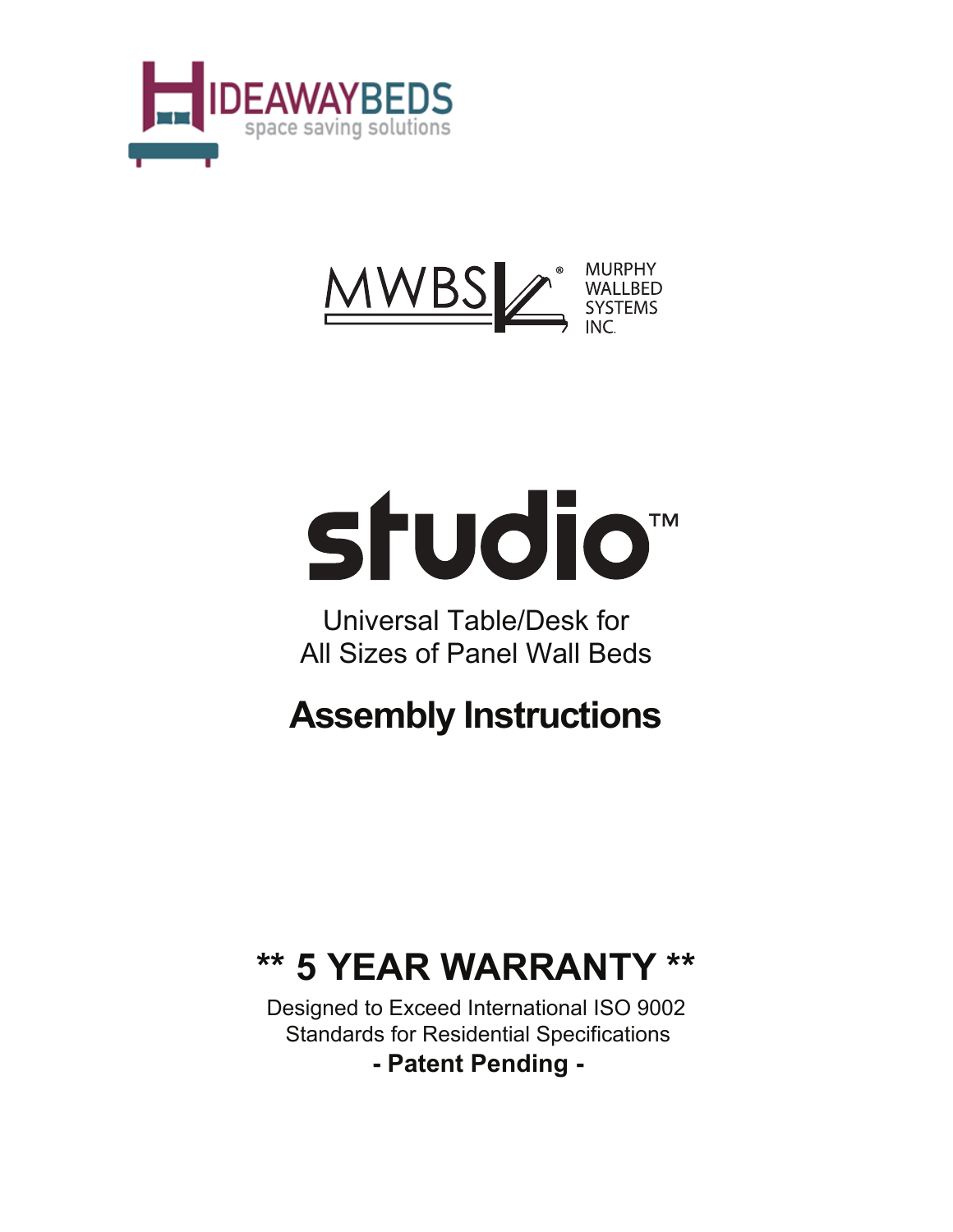# Exploded Assembly

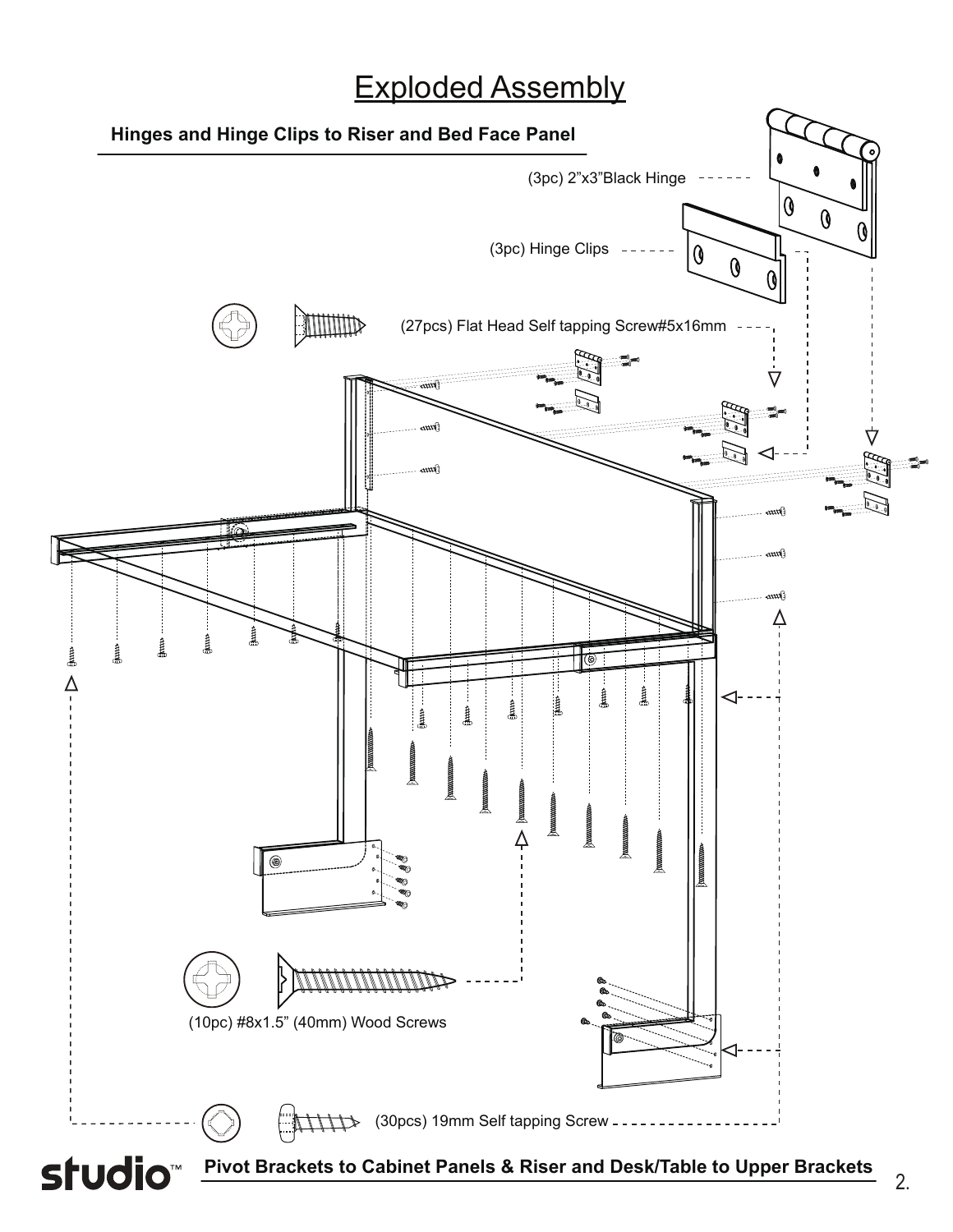# **Pre Assembled KIT**

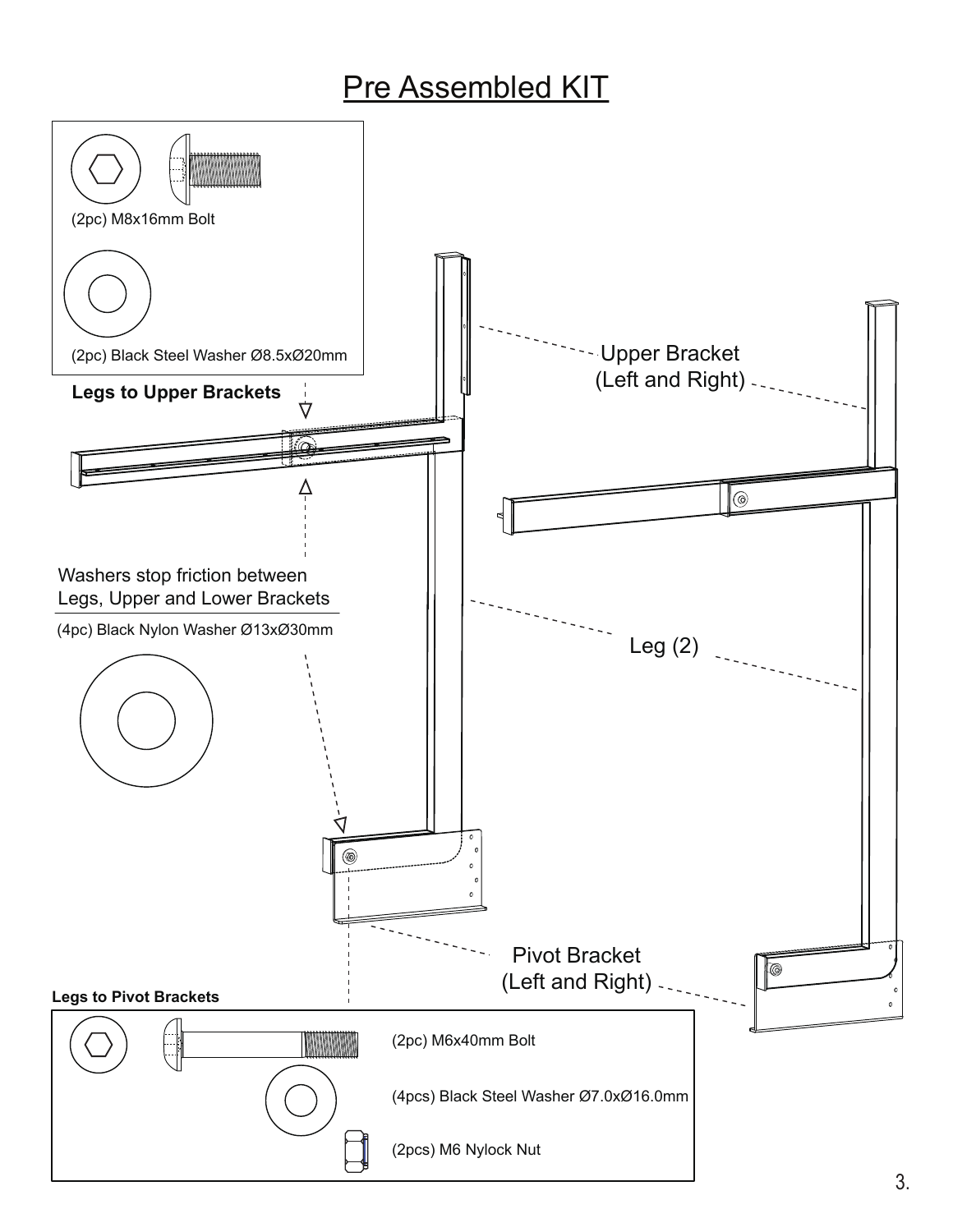# Project Start-Up

- Familiarize yourself with all of the components in the Studio Desk/Table mechanism cartons, as well 1. as thoroughly study this manual so you may plan the steps required to complete this project.
- Study all illustrations and plan drawings. Make sure that the space available in the room is adequate 2. for the specified dimensions in both the open and closed positions.

NOTE:

Cabinet Panels may be constructed of Ply Core or Particle Board.

### **Steps to Complete the Project**

#### **STEP 1: Prepare Desk Top and Riser (Wood or Laminate)**

- 1. Determine the length of your desk.
	- NOTES: All Desks are 22" in Depth (560mm).
		- All Risers are 8.5" in Height (216mm).
		- Length of Desk and Riser assembly is always 1.5" less than the measured distance between the vertical Cabinet side walls.
			- E.g. The ALPHA bed Queen cabinet is 64" (1625mm) between the vertical cabinet side walls therefore the Desk and Riser will be 62.5" (1587mm) long.
- Edge-band the two long edges of both the Desk and Riser. 2.
	- NOTE: If the Panel Bed is slightly too heavy too open and close without the Studio Desk/Table mounted, you should add one Spring to the right and to the left to assist in balance. An odd number of Springs right and left may be used to get balance

#### **STEP 2: Assemble Desk/Table with Upper Brackets.**

- Assemble the Desk/Table with the Upper Brackets as shown in Drawing #1. 1.
- 2. Screw the Desk Top first to the Left and Right Brackets. This provides a seat for the Riser.
- Attach the Riser to the Brackets. Be sure of alignment and then screw the Desk and Riser together 3. from the bottom side with the #8x1.5" (40mm) Screws provided.
- 4. Mount the Hinges to the Riser as shown in Drawing #2.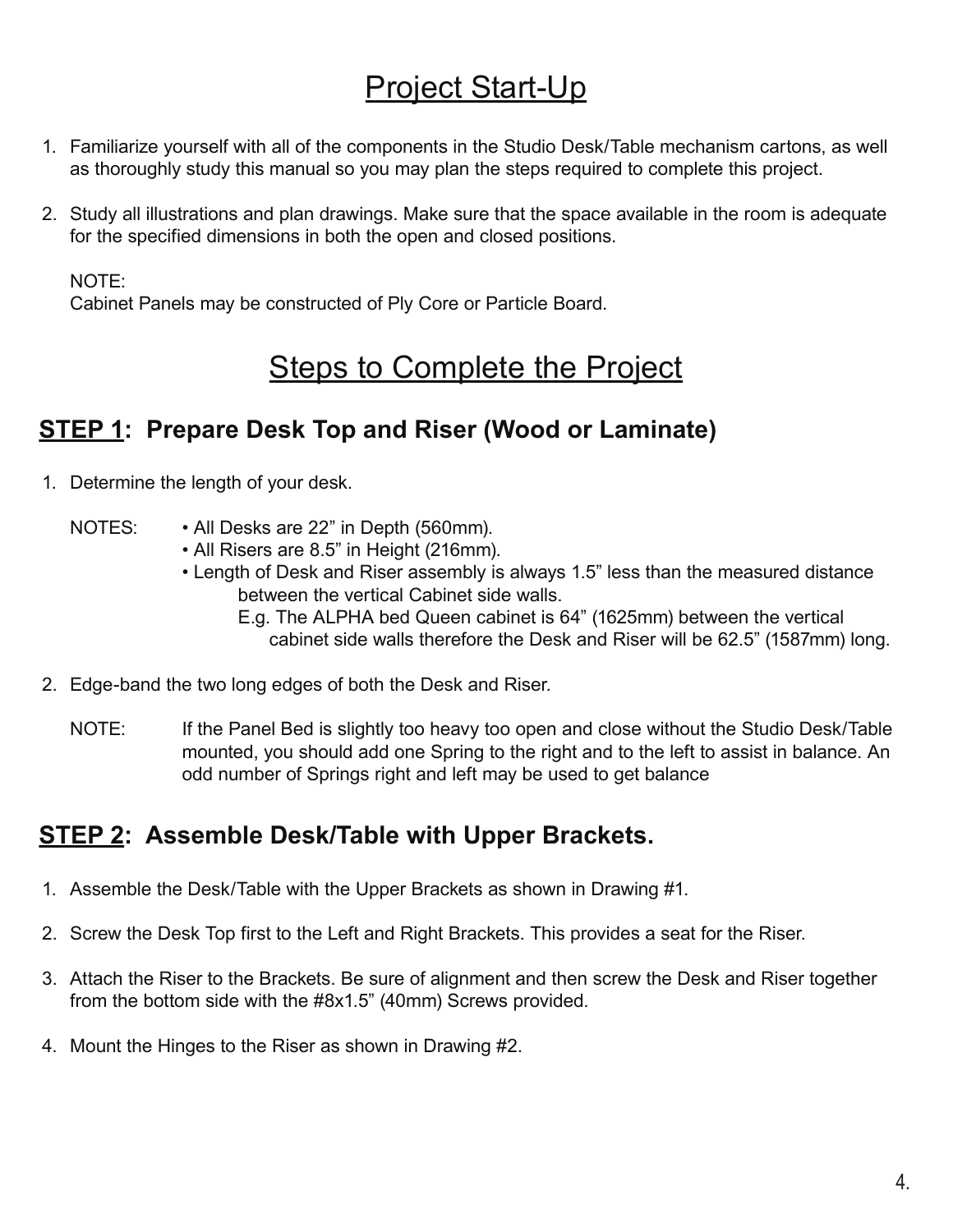

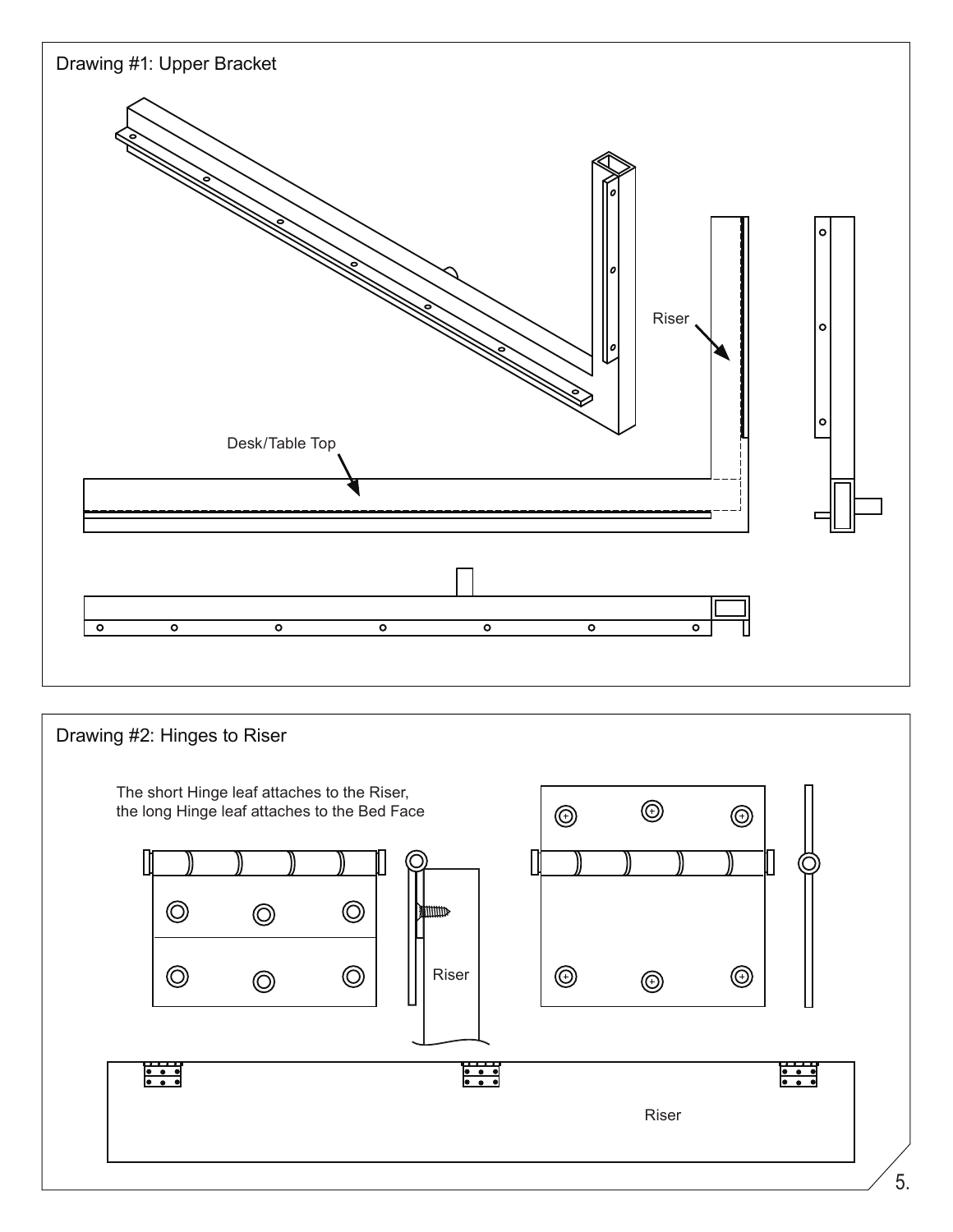#### **STEP 3: Install Pivot Brackets**

- 1. Install the left and right Pivot Brackets as shown in Drawing #3.
- Mount the Brackets exactly 1.0" (25mm) inside of the Cabinet vertical. The pivot point (standoff) must 2. face outward to allow the Leg to line up with the vertical edge of the Panel.



#### **STEP 4: Assemble Desk/Table to Bed Face**

- Assemble the Desk/Table on the floor where it will be located when it is in use (Drawing #4). 1.
- 2. Hand tighten the Bolts so the Leg may later be detached to mount the Desk to the Bed Face.